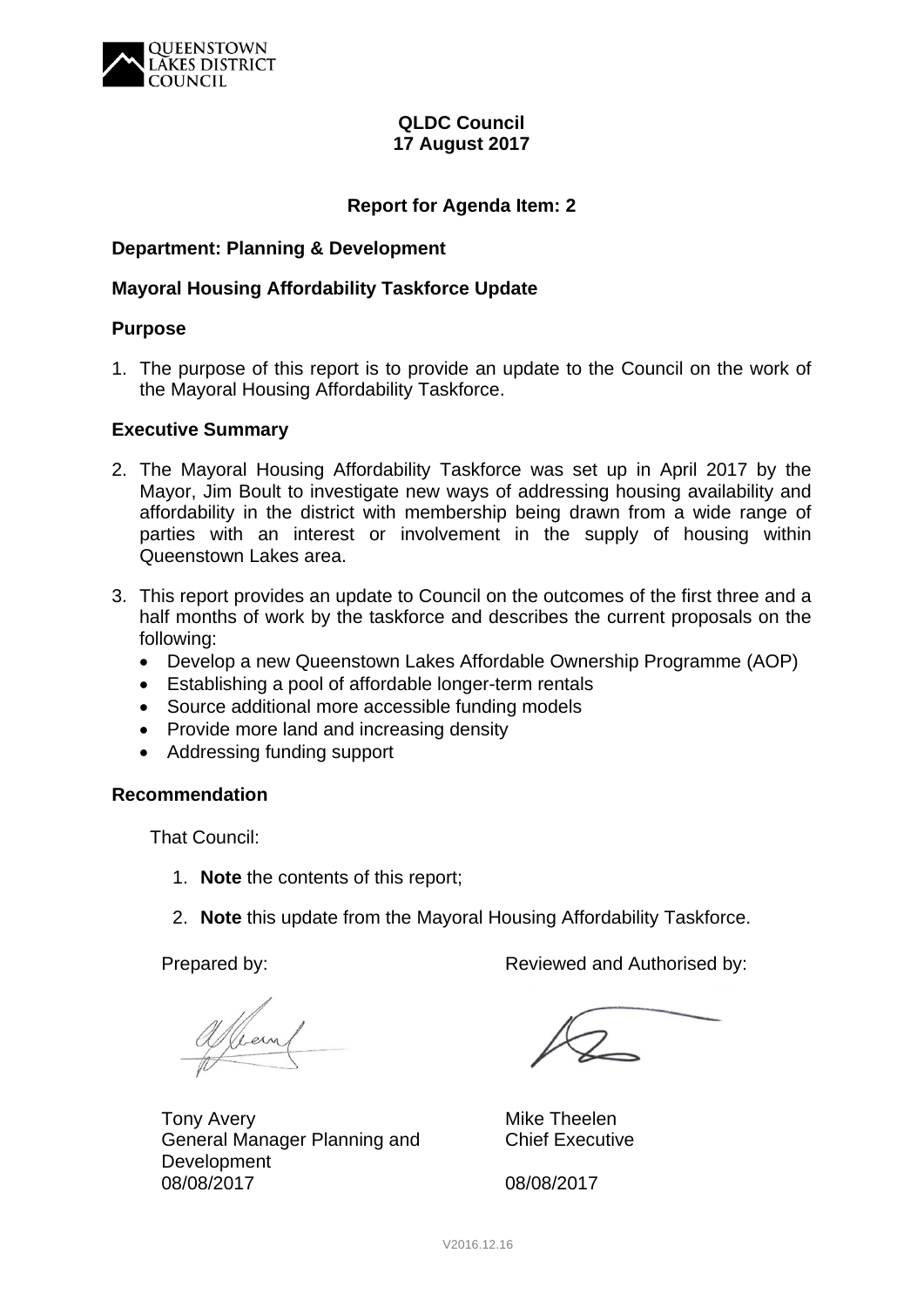# **Background**

- 3. The Mayoral Housing Affordability Taskforce was set up in April 2017 by the Mayor, Jim Boult to investigate new ways of addressing housing availability and affordability in the district.
- 4. Membership of the Taskforce is drawn from a wide range of parties with an interest or involvement in the supply of housing within Queenstown Lakes area. The members and their affiliations are:

| <b>Name</b>            | <b>Affiliation/Company</b>                                                            |
|------------------------|---------------------------------------------------------------------------------------|
| <b>Bill Moran</b>      | Formerly Chief Operating Officer for New Zealand<br>Treasury                          |
| lan Adamson            | Warren & Mahoney Architects - Principal                                               |
| lan Bayliss            | QLDC - Planning Policy Manager                                                        |
| lan Greaves            | Southern Ventures - Development Manager                                               |
| <b>Jim Boult</b>       | QLDC - Mayor                                                                          |
| John MacDonald (Chair) | <b>QLDC Councillor &amp; Taskforce Chair</b>                                          |
| John May               | Southern Ventures - Director                                                          |
| <b>Julie Scott</b>     | <b>QLCHT - Executive Officer</b>                                                      |
| <b>Kirsty Sinclair</b> | <b>Harcourts Real Estate Agent</b>                                                    |
| Mike Theelen           | QLDC - CE                                                                             |
| <b>Paul Croft</b>      | Infinity Investment Group - Chief Executive Officer                                   |
| Paul Munro             | Christchurch City Holdings Limited - Chief Executive                                  |
| <b>Ross McRobie</b>    | <b>QLDC - Councillor</b>                                                              |
| Sally Mingaye-Hall     | Shotover Country Primary School - Board of<br><b>Trustees and SIT Facilitator</b>     |
| <b>Scott Figenshow</b> | <b>Community Housing Aotearoa - CEO</b>                                               |
| <b>Shaun Drylie</b>    | <b>SBS Bank - Group Chief Executive</b>                                               |
| <b>Stephen Brent</b>   | Cavell Leitch Lawyers - Principal Partner & former<br><b>QLCHT Acting Chairperson</b> |
| <b>Steve Evans</b>     | Fletcher Building - Chief Executive Land &<br><b>Residential Development</b>          |
| <b>Tony Avery</b>      | QLDC - GM Planning & Development                                                      |
| <b>Trent Yeo</b>       | Ziptrek EcoTours - Director                                                           |

## **Housing Affordability in Queenstown Lakes**

5. The issue of housing affordability is well known in the Queenstown Lakes area and there have been a variety of attempts over the years to try and address the issue. There are a variety of statistics, official reports and media reports that tell the story of the current situation, which some have said has reached crisis point.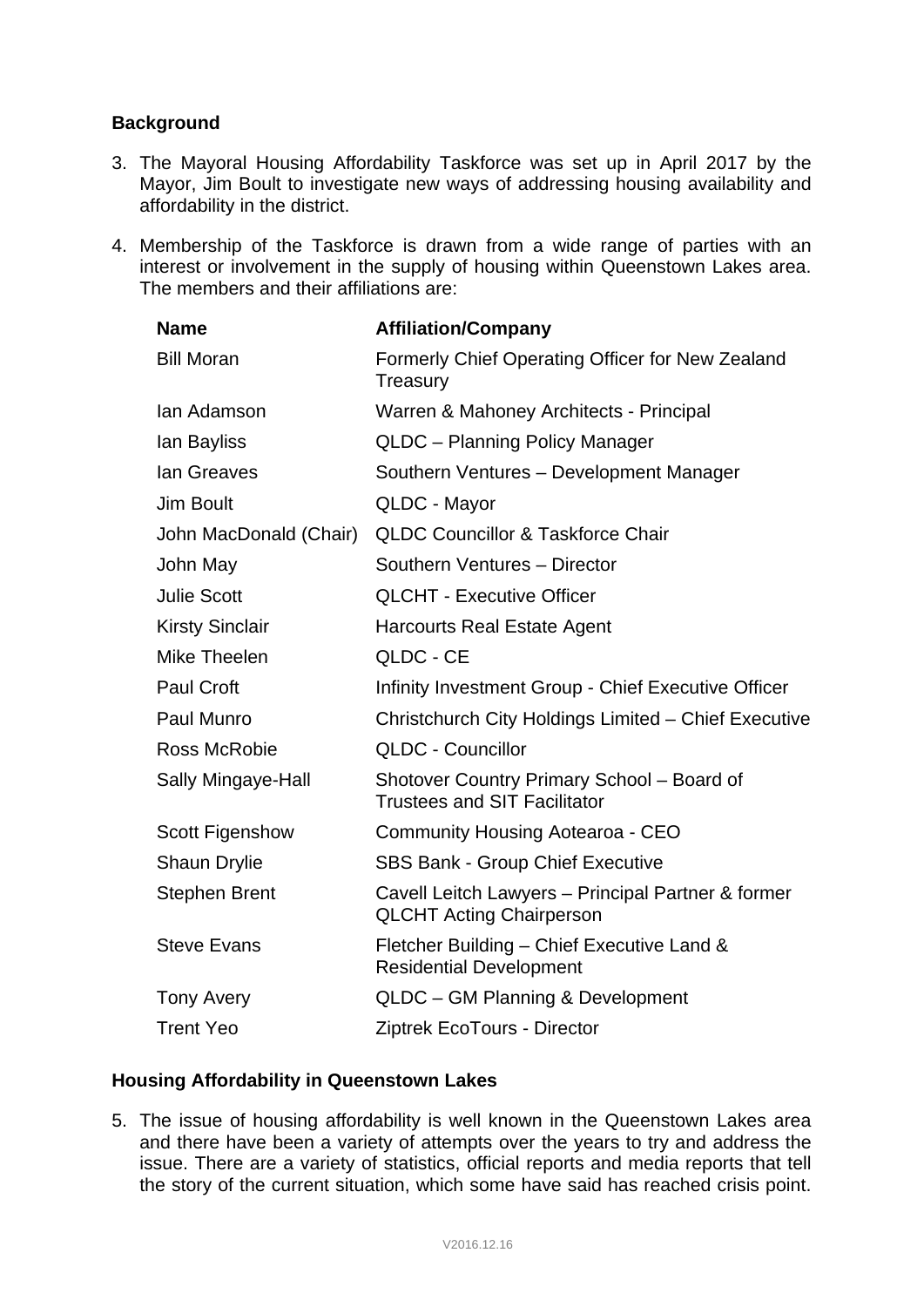The reality is that housing costs in the district have risen at the highest rates across the country and on almost any measure the district is one of the most unaffordable places to live. So far the market has not been able to deliver sustainable affordable housing for the district in a manner that maintains the affordability of properties in the long term.

- 6. Considering that, the workings of the Taskforce have been based on a number of assumptions as follows:
	- a. The affordable housing ideal for Queenstown Lakes workers and families has not been achieved under current market responses;
	- b. Home ownership rates are dropping right across the country;
	- c. Queenstown Lakes District is now the most unaffordable place in the country and is likely to stay that way:
		- o Fastest growing area in NZ in 2016, and unlikely to abate in the next 10 years
		- o Ratio for house value to annual earnings is 20.6 compared to 16.6 or Auckland and 10.9 for NZ
		- o Ratio of rent to income of 0.51:1 compared to 0.40:1 for Auckland.
		- o People on average incomes cannot afford to own a house
		- o People on average incomes cannot afford to rent long-term
		- o The district needs to attract and retain key skills (education, health, police, management, administration)
		- o The district needs to ensure locals can stay in the community
		- o Average Incomes, which increase by CPI or thereabouts each year, cannot keep pace with the accelerating cost of owning and renting.
	- d. The gap is likely to widen over the next 10 years, as the price of land is driven up by the demand for high quality dwellings by retiring baby-boomers and high-income millennials, as well as foreign investors looking for safe havens;
	- e. Short of a significant market crash brought about by external factors, house prices are not likely to retreat to any significant extent;
	- f. Visitor accommodation needs will continue to limit the housing stock available to first home buyers and long-term renters, and will only get worse with increasing visitor numbers;
	- g. Therefore, can expect that we are going to see increasing uncertainty for long term stable accommodation to be provided:
		- o Many will never achieve (be able to afford) home ownership here, meaning that they will continue to have to rely on the rental market
		- o Rents will continue to go up in order to make a return, particularly for investors newly buying into the market
		- o Airbnb and similar peer-to-peer providers will make it more likely that long term rentals will become less available, given the increased returns available on the short-term VA market.
- 7. The outcome of the above is anticipated to result in a very uncertain rental market where long-term residents cannot be certain of future rentals or availability, at a time when the cost of purchasing a house continues to become even more unaffordable for many of the district's residents.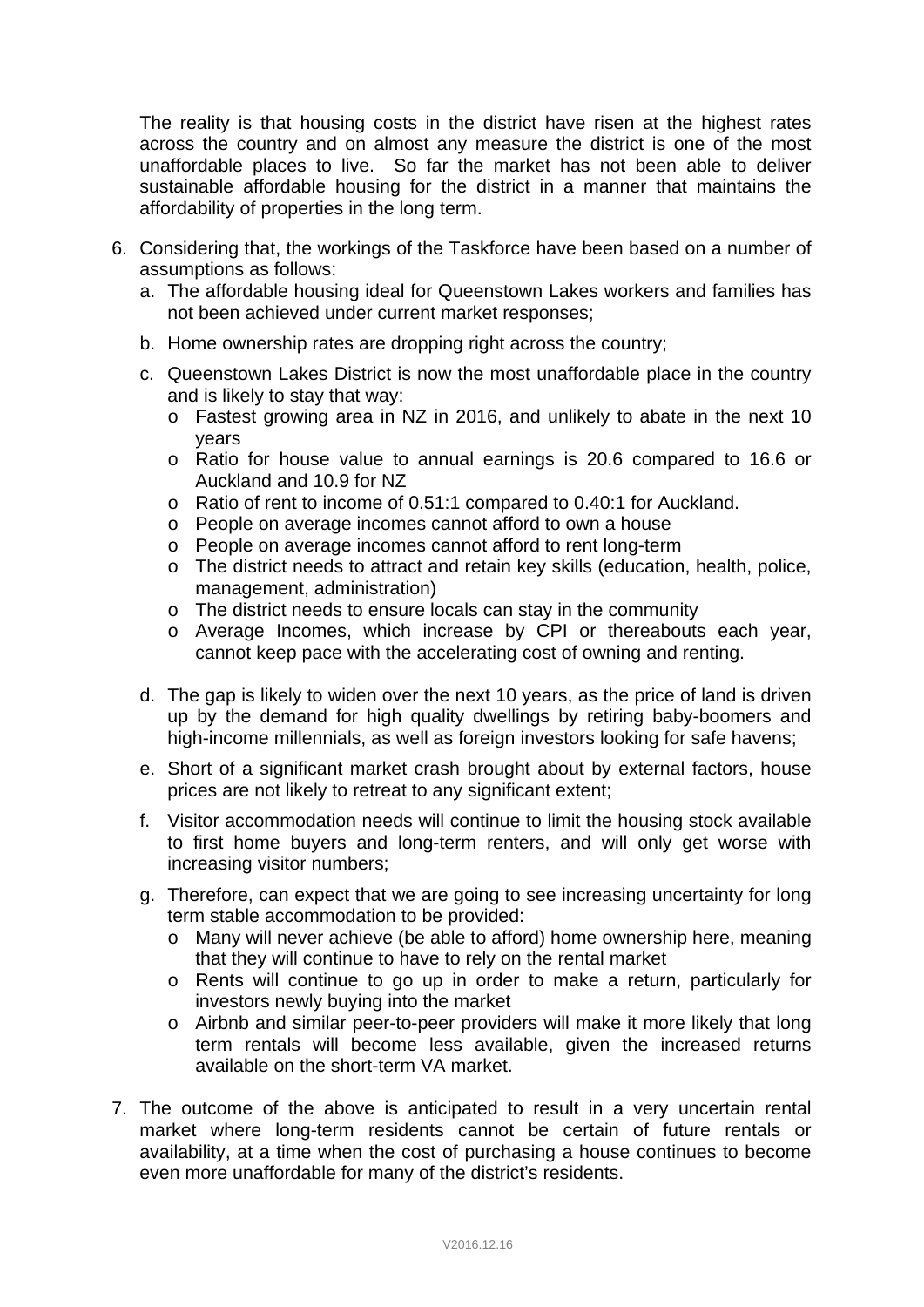## **Housing Affordability Taskforce**

- 8. The Taskforce has met a number of times to discuss the current situation and to consider what could be done about it. Many cities across New Zealand and the world have grappled with the problem and a variety of solutions have been used to try and address the imbalance that results in many communities facing unaffordable properties and rental costs. Many of those attempted solutions have failed to address the long term affordability issues overall but have made a difference to aspects of their local situations. There have been a number of attempts in the past in Queenstown Lakes through a variety of approaches but, for whatever reason, affordability has continued to get worse over time.
- 9. The Taskforce has been exploring a range of options because it recognises that there is not going to be one single solution that will address all aspects, recognising that the market is quite diverse and people are looking for a variety of mechanisms that can meet their particular circumstances. It also recognises that, at the moment, there are really only two broad options available to people wanting to reside in the Queenstown Lakes area on a long-term basis:
	- Short term rentals where there is uncertainty about length of tenure and increasing rent costs over time as determined by the market
	- Buying a property which for many of the district's residents is now well beyond their means
- 12. While there is still further work to be done, there are a number of options being considered and developed by the Taskforce:
	- Develop a new Queenstown Lakes Affordable Ownership Programme (AOP)
	- Establishing a pool of affordable longer-term rentals
	- Source additional more accessible funding models
	- Provide more land and increasing density
	- Addressing funding support

# **Affordable Ownership Programme (AOP)**

- 13. One new option that has been developed by the Taskforce is that of an affordable ownership programme, which would be innovative and new for New Zealand. The proposed delivery mechanism for this new approach would be through a new product for the QLCHT who have been considering it more fully.
- 14. The QLCHT has had a shared equity ownership programme for many years with an emphasis on the needs of families and long-term residents. As house prices have increased though, there are fewer and fewer people able to meet the criteria in terms of savings, and the maximum amount the Trust is able to contribute is not sufficient to achieve buy at current market prices.
- 15. The new programme being considered, and still under development, would result in an entirely new offering which would be targeted at key workers, families and long-term residents. There are two main components of the new programme that differ from other offerings, and which represent an innovative and new way of providing and retaining long term affordability: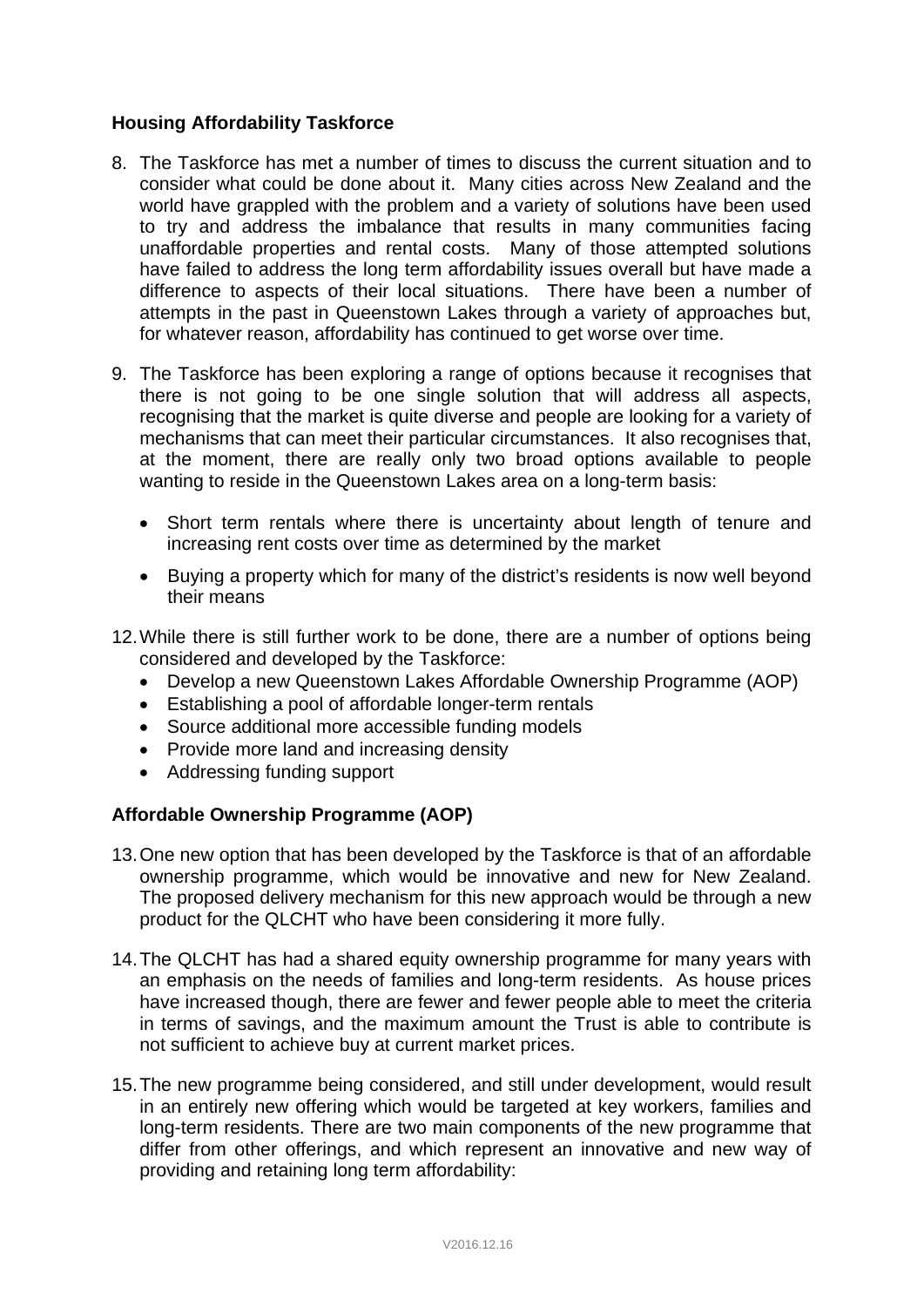- 1. The ownership of the land and of the housing unit is separated out:
	- a. QLCHT would retain ownership of the land in trust in perpetuity and lease the land at a concessional rental rate to the household
	- b. The housing unit would be purchased by the household, at an affordable price based on its improvement value or build-cost
- 2. The future value of the housing unit is controlled:
	- a. Households would only be able to sell the property back to someone in the AOP pre-approved registered pool of buyers.
	- b. The price of the housing unit would be limited to an annual increase in line with CPI or something similar.
- 16. The Taskforce believe that this programme would help achieve affordable housing units that remain affordable for the long term. There are a variety of overseas examples where this sort of approach has been adopted, with Whistler being one similar area where they have been able to build a stock of 2000 affordable housing units strictly for resident workers and retirees to occupy.
- 17. Under this programme, households would still need to meet the QLCHT standard eligibility criteria, and would need to arrange their own mortgage with a market bank (or another funding mechanism). Initial discussions with banks through the Taskforce is that banks would likely provide mortgages for the above because the Trust would effectively be standing behind the programme as a result of having a waiting list of people able and willing to buy any defaulting property and, over time, the open market value of the property is likely to exceed the controlled price.
- 18. The advantages of AOP are seen as:
	- Provides a house cost at substantially less than the current open market price;
	- Builds up and retains an affordable housing stock for sale or long-term rent over time as stock is not sold and lost into the open market;
	- Ownership confers and instils permanency that rentals do not achieve, giving an ownership interest and incentive to remain, encouraging long term certainty and commitment to the district.

19. The disadvantages of AOP are seen as:

- It is a new way of looking at property ownership and there may be resistance to, and a lack of understanding of, what is proposed.
- Does not provide the same ability to enter into open market if prices continue to escalate away from the AOP market price
- 20. More work is being done by the QLCHT to further develop this programme and to work through the details of how it would work.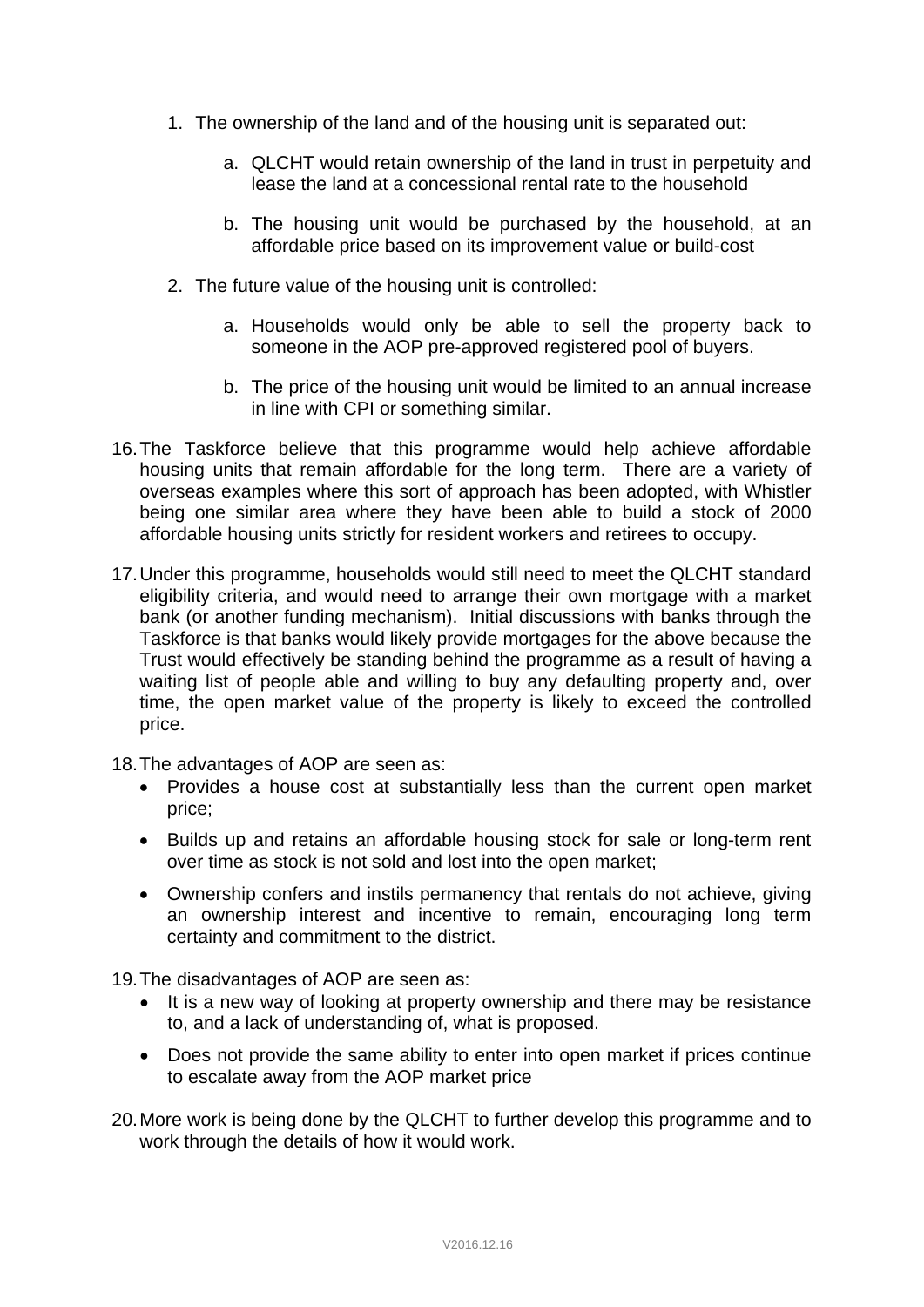## **Establishing a pool of affordable longer-term rentals**

- 21. At the moment, there are very few long-term rental options available throughout the Queenstown Lakes District, and there is consequently a high degree of uncertainty about rental availability and prices. The QLCHT is looking to provide longer term rentals that provide certainty and security to renters through their operations. Around half of the 40 units in their recent Shotover Country development for example are tagged for long term rentals.
- 22. The constraints on this are the supply of sufficient land and capital with which the QLCHT can then develop such properties. Further work is needed on how this situation can be improved.
- 23. There are currently very few (or no) other providers of long-term rentals in the Queenstown Lakes District, other than market providers.

### **Source additional more accessible funding models**

24. The Taskforce was approached by a third party with a proposal for a "Shared Home Equity Product" (SHEP). No decision has been made on the proposal which is being considered by the Taskforce. Noting that there is still further analysis to be done by the Taskforce and given that the proposal is still commercially sensitive it is not possible to provide further detail at this time. However this is potentially an additional funding product that could assist people into the open market offering long term accessible finance and incentivising them to stay in the district.

#### **Provide more land and increasing density**

25. The lack of available land for developments that deliver houses into the market over the short to medium term is seen nationally as a significant reason behind the current affordability problems across the country. Queenstown Lakes is no different on that issue except that it is further exacerbated by the growth that is being experienced, with the district being one of the fastest growing areas in the country. The Council's current growth predictions mean that the district is going to continue to be under pressure to provide land for future housing. Current predictions based on updated growth projections and updated assessment of available zoned capacity within the district indicates:

| 2048 Dwelling needs                   | Wakatipu | Wanaka | <b>Total</b> |
|---------------------------------------|----------|--------|--------------|
| <b>Current Dwellings</b>              | 12,128   | 7,590  | 19,718       |
| Additional homes needed<br>by<br>2048 | 9,500    | 5,000  | 14,500       |
| % increase                            | 78%      | 66%    | 74%          |
| <b>Zoned Feasible Capacity</b>        | 20,500   | 10,000 | 30,500       |
| <b>Zoned Realisable Capacity</b>      | 15,100   | 5,200  | 20,300       |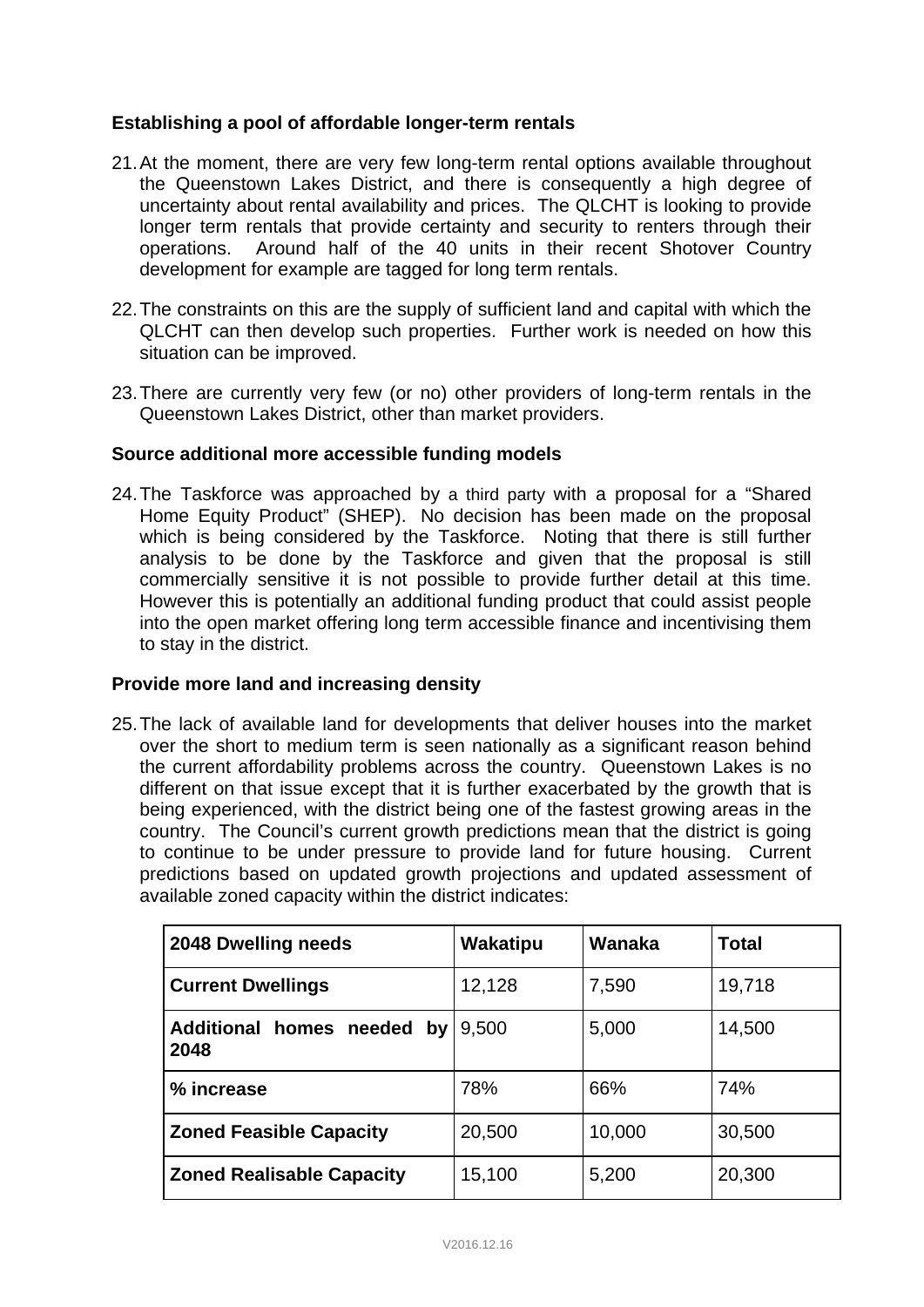- 26. Over the next 30 years, there will therefore need to be almost as many housing units built as there are currently available. As part of that, the Taskforce considers that there will need to be a sizable increase in the provision of affordable units as the district's population increases.
- 27. Initial findings of the Council's Dwelling Capacity Model indicate that there is sufficiently zoned residential land within the urban growth boundaries of the Queenstown Lakes District to provide for projected growth in the short, medium and long term. However while there appears to be sufficient zoned land, given current market friction driven by a range of factors including land banking by current land owners and the time it takes to get land to the market, unless substantially more land is provided, the cost of sections as they are slowly released onto the market will likely continue to increase. The market is currently constrained as indicated by the unavailability of land for housing at the present time.
- 28. So while the Proposed District Plan in theory provides sufficient zoned land for growth as well as providing for increased densities in existing zones, as a means of trying to increase the supply of housing units, further consideration to the identification of and enabling further greenfield land does need to be considered. Further consideration also needs to be given to the option of the Council requiring a contribution from developers to go towards its long term affordable housing proposals at the time of major development such as plan changes or major subdivisions. This technique is used in many jurisdictions around the world as a means of providing land or developments to go to a Trust for long-term affordable housing options that also recognises the often significant increase in value associated with such developments.
- 29. In addition to the current District Plan review, the Council has also undertaken a number of initiatives designed to bring more houses to the market, reduce supply pressure, and drive down costs for residential developments:
	- A successful application to the government's Housing Infrastructure Fund (HIF), which creates a loan facility to fund infrastructure associated with enabling residential development, for three areas.
	- Working with the government's Special Housing Area (SHA) programme under the Housing Affordability and Special Housing Area Act (HASHAA) to bring more residential developments to the market:
		- o Seven SHA areas have been previously approved by the Council and six are now under development
		- o Council are currently seeking feedback on a proposal to add Ladies Mile to the Council's Lead Policy which would then enable SHA applications to be received
		- o Council officers have had discussions with 4-6 other parties about further SHA proposals both in the Wanaka and Wakatipu Basin areas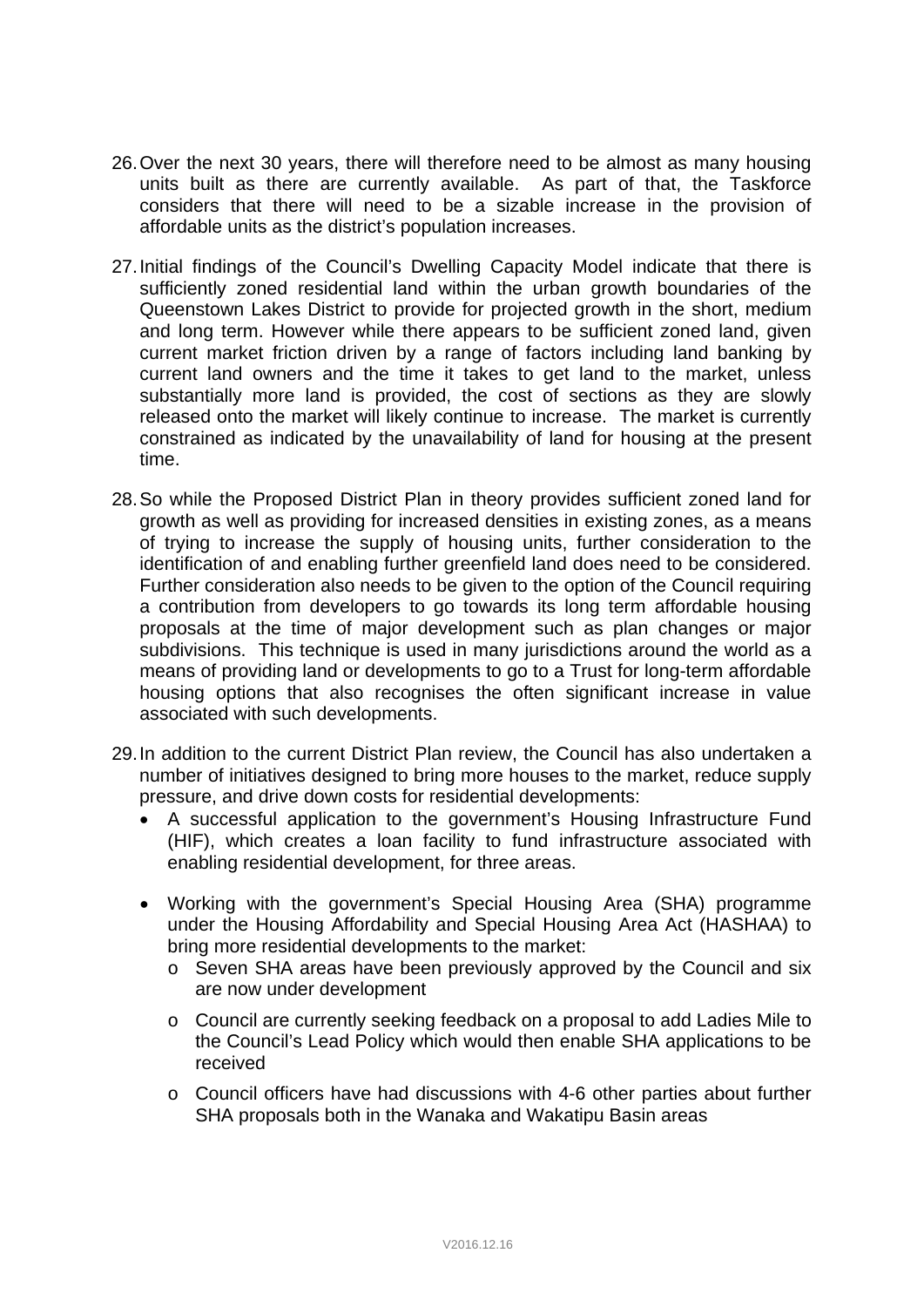## **Addressing funding support**

- 30. As part of its workings, the Taskforce was made aware that the housing accommodation supplement provided by the government to eligible Queenstown Lakes residents was geographically determined and that the boundaries of the current areas have not been updated for some time and do not reflect more recent residential development areas.
- 31. The effect of this is that residents in the areas of Lake Hayes Estate, Shotover Country, Quail Rise, Jacks Point and other areas such as Dalefield, Glenorchy and Kingston are not able to access the maximum supplement that those living in other residential areas within the Queenstown Lakes District can access. On a rental comparison basis, there is ample evidence that the rental costs in those areas are similar, if not greater than other areas of the District such as Fernhill, Sunshine Bay, Queenstown Central, Frankton and Arrowtown, where those eligible to receive the supplement can access the maximum amount.
- 32. Clearly an increase in the available supplement would assist those families on lower wages who are having to deal with the effects of high rental costs. Approaches have been made to government to have the residential areas identified as being eligible for the maximum supplement available from the government for those that qualify.

## **Conclusion**

- 33. It has been recognised for many years that there is a housing affordability problem in Queenstown Lakes District, something which has become particularly evident in the last few years as the pricing of housing has shown the greatest increase across New Zealand. The Taskforce recognises that there is no simple solution to this problem and that a variety of approaches need to be considered.
- 34. The Taskforce has identified a number of possible approaches that it is investigating further, all of which are aimed at improving aspects of the current situation. Further work is required to test and develop those approaches and to report back on a plan that will ensure the momentum is maintained and to get the approved approaches to a point where the respective agencies can make a decision on implementing them.

## **Options**

35. This report is for noting only, so there are no options to be considered.

## **Significance and Engagement**

36. This matter is of low significance, as determined by reference to the Council's Significance and Engagement Policy because it is only reporting on progress of a Taskforce and no decisions are required at this time.